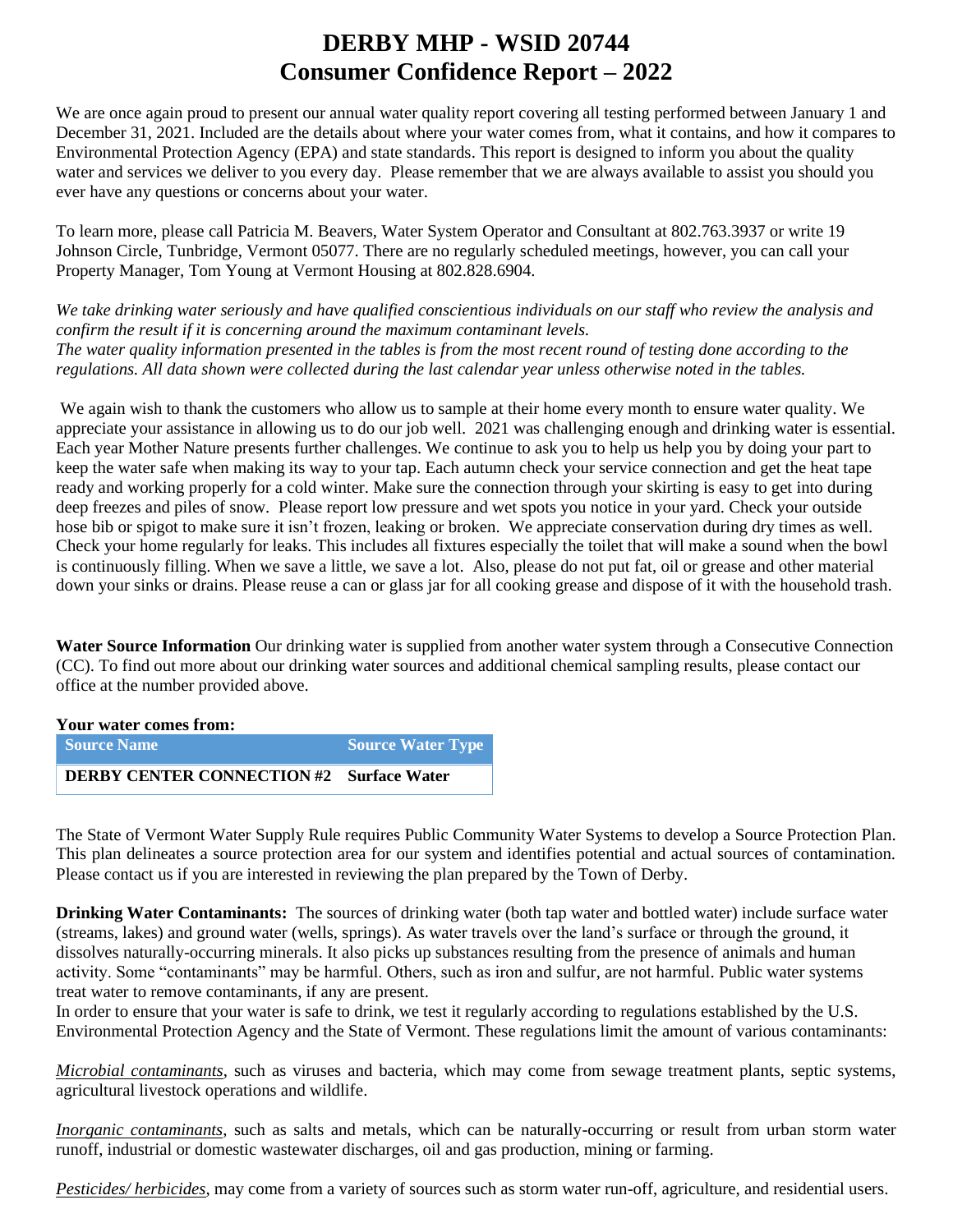*Radioactive contaminants*, which can be naturally occurring or the result of mining activity

*Organic contaminants*, including synthetic and volatile organic chemicals, which are by-products of industrial processes and petroleum production, and also come from gas stations, urban storm water run-off, and septic systems.

#### Water Quality Data

The table below lists all the drinking water contaminants that we detected during the past year. It also includes the date and results of any contaminants that we detected within the past five years if tested less than once a year. The presence of these contaminants in the water does not necessarily show that the water poses a health risk.

**Terms and abbreviations** - In this table you may find terms you might not be familiar with. To help you better understand these terms we have provided the following definitions:

**Action Level (AL):** The concentration of a contaminant which, if exceeded, triggers treatment or other requirements which a water system must follow.

**Level 1 Assessment:** A level 1 Assessment is a study of the water system to identify potential problems and determine (if possible) why total coliform bacteria have been found in our water system.

**Level 2 Assessment:** A Level 2 Assessment is a very detailed study of the water system to identify potential problems and determine (if possible) why an E. coli MCL violation has occurred and/or why total coliform bacteria have been found in our water system on multiple occasions.

**Locational Running Annual Average (LRAA):** The average of sample analytical results for samples taken at a particular monitoring location during four consecutive calendar quarters.

**Maximum Contamination Level (MCL):** The "Maximum Allowed" MCL is the highest level of a contaminant that is allowed in drinking water. MCL's are set as close to the MCLG's as feasible using the best available treatment technology.

**Maximum Contamination Level Goal (MCLG):** The "Goal" is the level of a contaminant in drinking water below which there is no known or expected risk to human health. MCLG's allow for a margin of safety. **Maximum Residual Disinfectant Level (MRDL):** The highest level of a disinfectant allowed in drinking water. Addition a disinfectant may help control microbial contaminants.

**Maximum Residual Disinfectant Level Goal (MRDLG):** The level of a drinking water disinfectant below which there is no known or expected risk to health. MRDLGs do not reflect the benefits of disinfectants in controlling microbial contaminants.

**Nephelometric Turbidity Unit (NTU):** NTU is a measure of the clarity of water. Turbidity in excess of 5 NTU is just noticeable to the average person.

Parts per million (ppm) or Milligrams per liter (mg/l): (one penny in ten thousand dollars)

**Parts per billion (ppb) or Micrograms per liter (ug/l):** (one penny in ten million dollars)

**Parts per trillion (ppt) or Nanograms per liter (ng/l):** (one penny in ten billion dollars)

**Picocuries per liter (pCi/L):** a measure of radioactivity in water

**Running Annual Average (RAA):** The average of 4 consecutive quarters (when on quarterly monitoring); values in table represent the highest RAA for the year.

**Treatment Technique (TT):** A required process intended to reduce the level of a contaminant in drinking water.

**90th Percentile:** Ninety percent of the samples are below the action level. (Nine of ten sites sampled were at or below this level).

**Per- and polyfluoroalkyl substances (PFAS):** a group of over 4,000 human-made chemicals (they do not occur naturally) that have been used in industry and consumer products worldwide and includes:

**(PFNA): Perfluorononanoic Acid**

**(PFOA): Perfluorooctanoic Acid**

**(PFOS): Perfluorooctane Sulfonic Acid**

**(PFHpA): Perfluoroheptanoic Acid**

**(PFHxS): Perfluorohexane Sulfonic Acid**

**(11Cl-PF3OUdS): 11-Chloroeicosafluoro-3-oxaundecane-1-sulfonic Acid**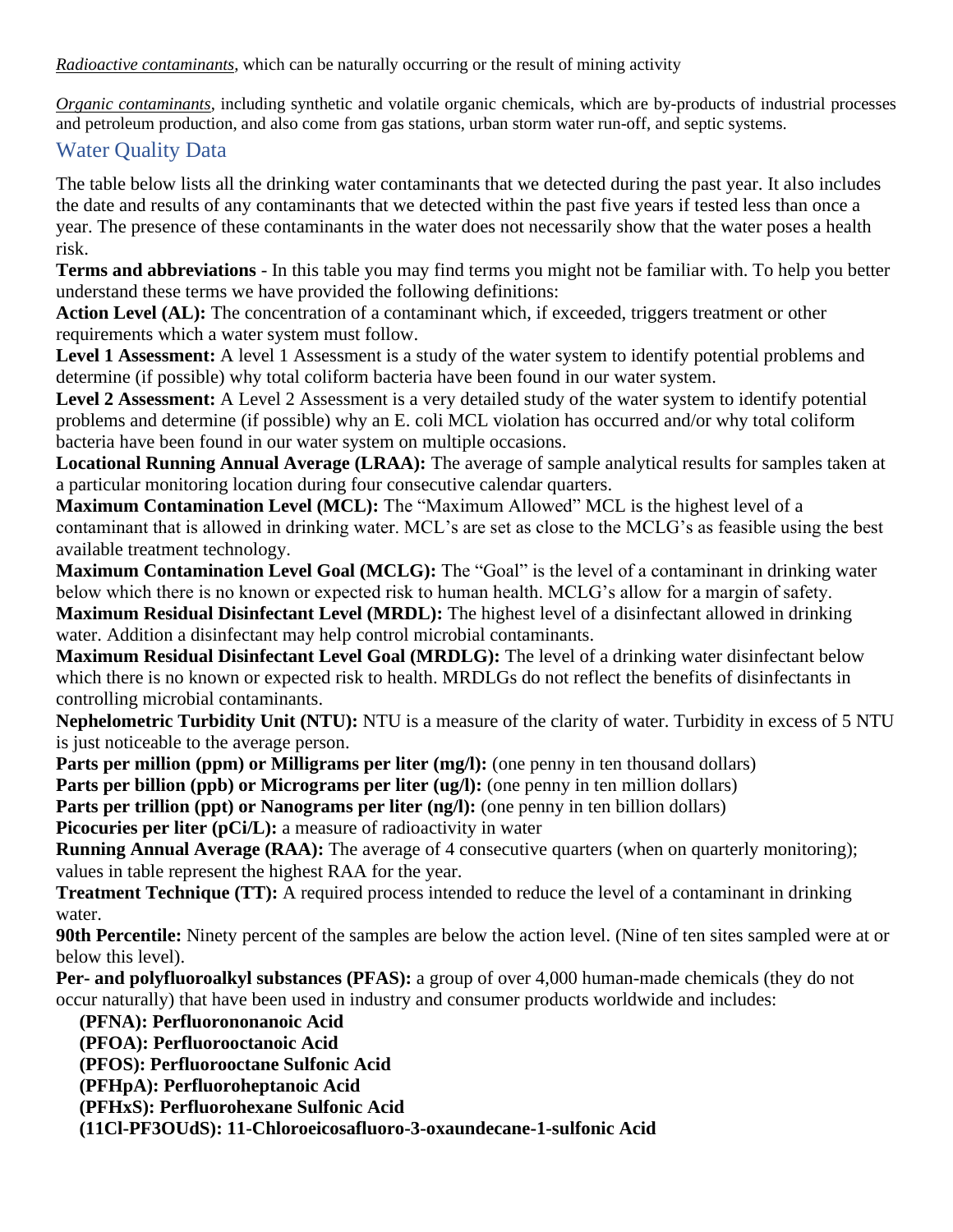**(9Cl-PF3ONS): 9-Chlorohexadecafluoro-3-oxanonane-1-sulfonic Acid (DONA): 4,8-Dioxa-3H-perfluorononanoic Acid (HFPO-DA): Hexafluoropropylene Oxide Dimer Acid (NEtFOSAA): N-ethyl perfluorooctanesulfonamidoacetic Acid (NMeFOSAA): N-methyl perfluorooctanesulfonamidoacetic Acid (PFBS): Perfluorobutane Sulfonic Acid (PFDA): Perfluorodecanoic Acid (PFDoA): Perfluorododecanoic Acid (PFHxA): Perfluorohexanoic Acid (PFTA): Perfluorotetradecanoic Acid (PFTrDA): Perfluorotridecanoic Acid (PFUnA): Perfluoroundecanoic Acid**

### Detected Contaminants DERBY MHP

| Disinfection Residual   RAA   RANGE |                              |  | Unit   MRDL   MRDLG   Typical Source |
|-------------------------------------|------------------------------|--|--------------------------------------|
| Chlorine                            | $0.408$ 0.400 - 0.500 mg/l 4 |  | Water additive to control microbes   |

| <b>Disinfection ByProducts</b>          | <b>Collection</b><br>Year | <b>Highest</b><br><b>LRAA</b> | Range        |     |    |   | Unit   MCL   MCLG   Typical Source           |
|-----------------------------------------|---------------------------|-------------------------------|--------------|-----|----|---|----------------------------------------------|
| <b>Total Trihalomethanes</b>            | 2021                      | 18                            | $18 -$<br>18 | ppb | 80 | 0 | By-product of drinking water<br>chlorination |
| <b>Total Haloacetic Acids</b><br>(HAA5) | 2021                      | 17                            | 17 -<br>17   | ppb | 60 | 0 | By-product of drinking water<br>chlorination |

|                 |                   |                   |         |             |             | <b>Sites</b> |                                            |
|-----------------|-------------------|-------------------|---------|-------------|-------------|--------------|--------------------------------------------|
| <b>Lead and</b> | <b>Collection</b> | <b>90th</b>       |         |             |             | Over         |                                            |
| <b>Copper</b>   | Year              | <b>Percentile</b> | Range   | <b>Unit</b> | $AL^*$ $AL$ |              | <b>Typical Source</b>                      |
| Lead            | 2019              | 0                 | $0 - 0$ | ppb         | 15          | 0            | Corrosion of household plumbing systems;   |
|                 |                   |                   |         |             |             |              | Erosion of natural deposits                |
| Copper          | 2019              | 0.016             | 0 -     | ppm         | 1.3         | 0            | Corrosion of household plumbing systems;   |
|                 |                   |                   | 0.031   |             |             |              | Erosion of natural deposits; Leaching from |
|                 |                   |                   |         |             |             |              | wood preservatives                         |

\*The lead and copper AL (Action Level) exceedance is based on the 90th percentile concentration, not the highest detected result.

## Health Information Regarding Drinking Water

Some people may be more vulnerable to contaminants in drinking water than the general population. Immunocompromised persons such as persons with cancer undergoing chemotherapy, persons who have undergone organ transplants, people with HIV/AIDS or other immune system disorders, some elderly, and infants, can be particularly at risk from infections. These people should seek advice about drinking water from their health care providers. EPA/CDC guidelines on appropriate means to lessen the risk of infection by cryptosporidium and other microbiological contaminants are available from EPA's Safe Drinking Water Hotline (1-800-426-4791). Drinking water, including bottled water, may reasonably be expected to contain at least small amounts of some contaminants. The presence of contaminants does not necessarily indicate that the water poses a health risk. More information about contaminants and potential health effects can be obtained by calling the Safe Drinking Water Hotline.

If present, elevated levels of lead can cause serious health problems, especially for pregnant women and young children. Lead in drinking water is primarily from materials and components associated with service lines and home plumbing. DERBY MHP is responsible for providing high quality drinking water, but cannot control the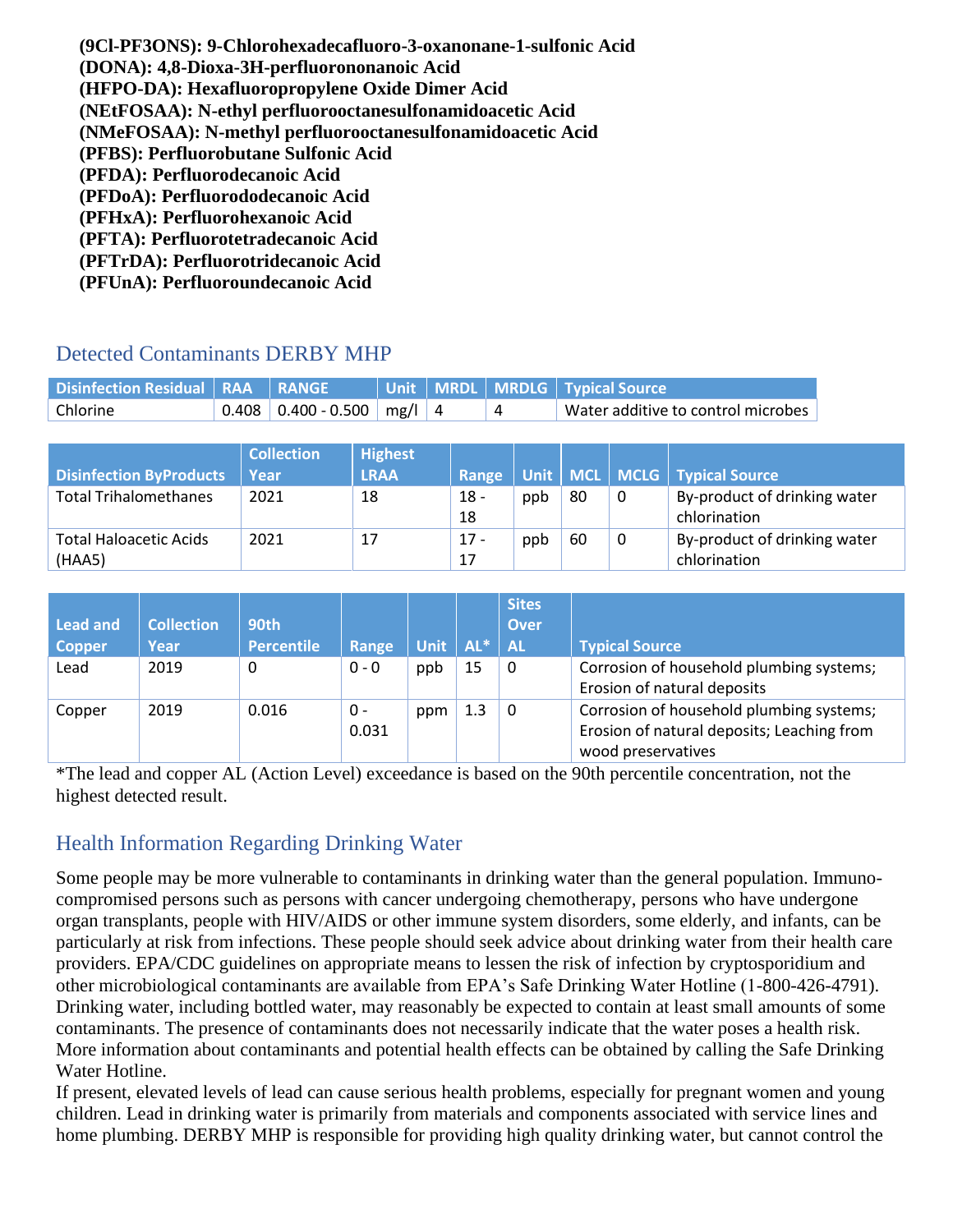variety of materials used in plumbing components. When your water has been sitting for several hours, you can minimize the potential for lead exposure by flushing your tap for 30 seconds to 2 minutes before using water for drinking or cooking. If you are concerned about lead in your drinking water, you may wish to have your water tested. Information on lead in drinking water, testing methods, and steps you can take to minimize exposure is available from the Safe Drinking Water Hotline or at [http://www.epa.gov/safewater/lead.](http://www.epa.gov/safewater/lead)

### Distribution Information

*Please share this information with all the other people who drink this water, especially those who may not have received this notice directly (for example, people in apartments, nursing homes, schools, and businesses). You can do this by posting this notice in a public place and distributing copies by hand or mail.*

#### **Per- and Polyfluoroalkyl Substances (PFAS) are contaminants you may see reported in your Consumer Confidence Report (CCR) for the first time. What are PFAS?**

PFAS are a group of over 4,000 human-made chemicals (they do not occur naturally) that have been used in industry and consumer products worldwide since at least the 1950s. These chemicals are used to make household and commercial products that resist heat and chemical reactions and repel oil, stains, grease, and water. Some common products that may contain PFAS include non-stick cookware, water-resistant clothing and materials, cleaning products, cosmetics, food packaging materials, and some personal care products. Due to their resilient chemical nature, they don't readily degrade once they are released into the environment. In addition, the common use of these chemicals in industry and consumer products has led to their widespread impact on the environment. The impact of these chemicals on your drinking water continues to be studied. **Why are PFAS being tested in my drinking water?**

In May 2019, Act 21 (S.49), an act relating to the regulation of per- and polyfluoroalkyl substances (PFAS) in drinking and surface waters, was signed by Governor Scott. This Act provides a comprehensive framework to identify PFAS contamination and to issue new rules to regulate PFAS levels in drinking water.

#### **What if PFAS have been detected in my drinking water?**

Act 21 set an interim standard for the detected concentration of five PFAS in drinking water, or the combined concentration of any of the 5 PFAS, which should not exceed **20 parts per trillion (ppt).** The interim standard is based on the Health Advisory established by the Vermont Department of Health. The five PFAS are:

 **(PFNA):** Perfluorononanoic Acid **(PFOA):** Perfluorooctanoic Acid **(PFOS):** Perfluorooctane Sulfonic Acid **(PFHpA):** Perfluoroheptanoic Acid **(PFHxS):** Perfluorohexane Sulfonic Acid

If your water has been tested and the **sum any of the five PFAS listed above is confirmed to exceed 20 ppt**, a Do Not Drink notice will be issued informing you not to use your water for drinking or cooking, brushing teeth, making ice cubes, making baby formula, washing fruits and vegetables or any other consumptive use. You will be advised to use another source of water for consumption which may include bottled water.

An additional 13 PFAS were required to be tested for, per Act 21. These additional 13 PFAS, listed below, currently do not have an established health-based standard and are not counted toward the combined standard of 20 ppt:

 **(11Cl-PF3OUdS):** 11-Chloroeicosafluoro-3-oxaundecane-1-sulfonic Acid **(9Cl-PF3ONS):** 9-Chlorohexadecafluoro-3-oxanonane-1-sulfonic Acid **(DONA):** 4,8-Dioxa-3H-perfluorononanoic Acid **(HFPO-DA):** Hexafluoropropylene Oxide Dimer Acid **(NEtFOSAA):** N-ethyl perfluorooctanesulfonamidoacetic Acid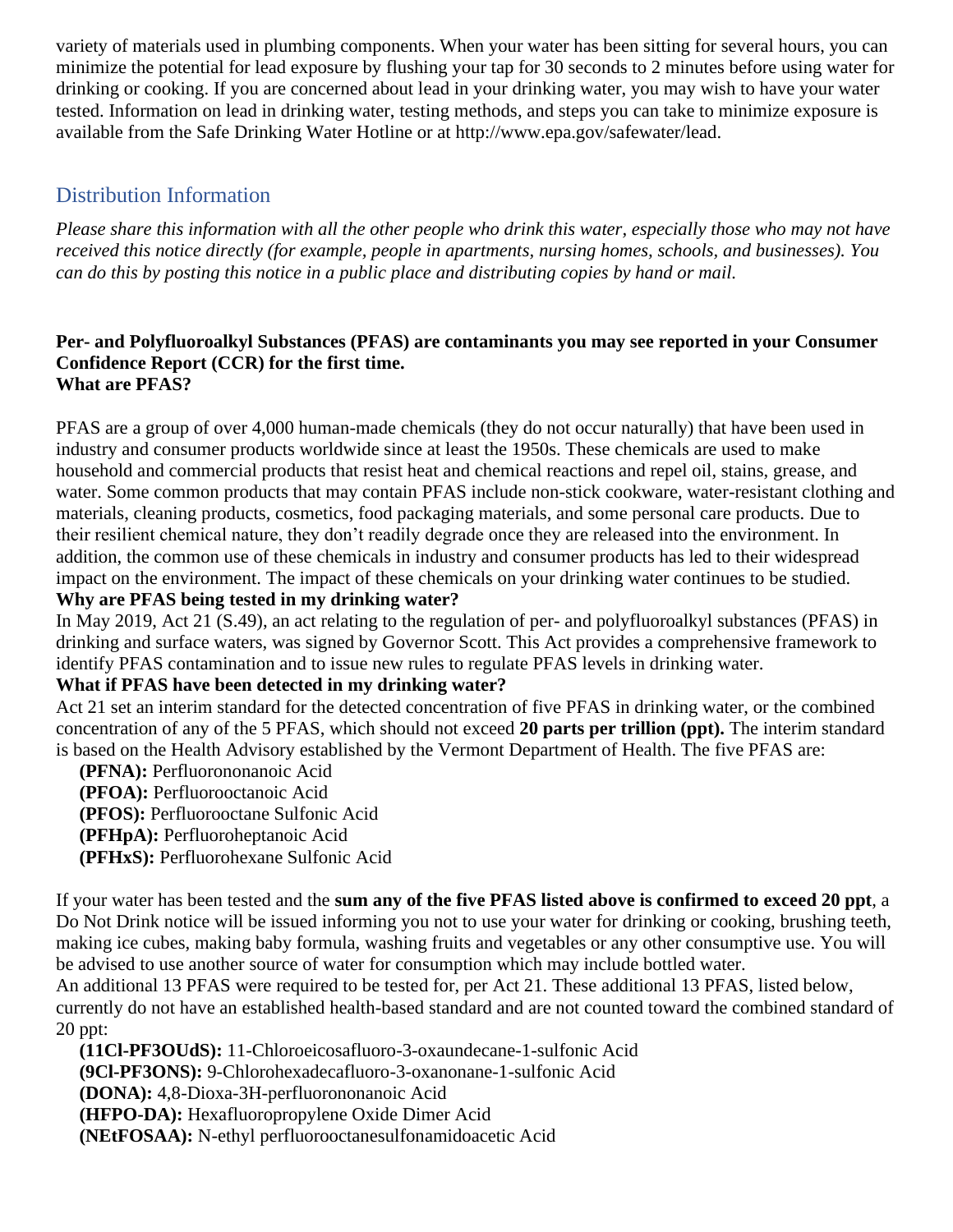**(NMeFOSAA):** N-methyl perfluorooctanesulfonamidoacetic Acid **(PFBS):** Perfluorobutane Sulfonic Acid **(PFDA):** Perfluorodecanoic Acid **(PFDoA):** Perfluorododecanoic Acid **(PFHxA):** Perfluorohexanoic Acid **(PFTA):** Perfluorotetradecanoic Acid **(PFTrDA):** Perfluorotridecanoic Acid

**(PFUnA):** Perfluoroundecanoic Acid

#### **Where can I learn more about PFAS in drinking water?**

For information about the health effects of PFAS, please visit [www.healthvermont.gov/water/pfas](../../../Downloads/www.healthvermont.gov/water/pfas) or call the Vermont Department of Health at 1-800-439-8550. If you have specific health concerns, contact your health care provider.

# WE PURCHASE WATER FROM DERBY CENTER WATER SYSTEM. BELOW IS THE LIST OF THEIR DETECTED CONTAMINANTS

#### Detected Contaminants DERBY CENTER WATER SYSTEM

| Disinfection Residual   RAA   RANGE |                                    |  | Unit   MRDL   MRDLG   Typical Source |
|-------------------------------------|------------------------------------|--|--------------------------------------|
| Chlorine                            | $0.344$   0.220 - 0.590   mg/l   4 |  | Water additive to control microbes   |
|                                     |                                    |  |                                      |

| <b>Chemical</b>     | <b>Collection</b> | <b>Highest</b> |         |     |    |    |                                       |
|---------------------|-------------------|----------------|---------|-----|----|----|---------------------------------------|
| <b>Contaminants</b> | <b>Date</b>       | <b>Value</b>   | Range   |     |    |    | Unit   MCL   MCLG   Typical Source    |
|                     |                   |                |         |     |    |    |                                       |
| Nitrate             | 04/05/2021        | 1.4            | $1.4 -$ | ppm | 10 | 10 | Runoff from fertilizer use; Leaching  |
|                     |                   |                | 1.4     |     |    |    | from septic tanks, sewage; Erosion of |
|                     |                   |                |         |     |    |    | natural deposits                      |

| <b>Disinfection ByProducts</b>          | <b>Collection</b><br>Year | <b>Highest</b><br><b>LRAA</b> | Range        |     |    |   | Unit   MCL   MCLG   Typical Source           |
|-----------------------------------------|---------------------------|-------------------------------|--------------|-----|----|---|----------------------------------------------|
|                                         |                           |                               |              |     |    |   |                                              |
| <b>Total Trihalomethanes</b>            | 2021                      | 18                            | $18 -$<br>18 | ppb | 80 | 0 | By-product of drinking water<br>chlorination |
| <b>Total Haloacetic Acids</b><br>(HAA5) | 2021                      | 11                            | $11 -$<br>11 | ppb | 60 | 0 | By-product of drinking water<br>chlorination |

| Lead and<br><b>Copper</b> | <b>Collection</b><br>Year | 90th<br><b>Percentile</b> | Range            | <b>Unit</b> | $AL^*$ | <b>Sites</b><br><b>Over</b><br><b>AL</b> | <b>Typical Source</b>                                                                                        |
|---------------------------|---------------------------|---------------------------|------------------|-------------|--------|------------------------------------------|--------------------------------------------------------------------------------------------------------------|
| Lead                      | 2021                      | 2.1                       | $0 - 2.6$        | ppb         | 15     | 0                                        | Corrosion of household plumbing systems;<br>Erosion of natural deposits                                      |
| Copper                    | 2021                      | 0.14                      | $0.03 -$<br>0.32 | ppm         | 1.3    | 0                                        | Corrosion of household plumbing systems;<br>Erosion of natural deposits; Leaching from<br>wood preservatives |

\*The lead and copper AL (Action Level) exceedance is based on the 90th percentile concentration, not the highest detected result.